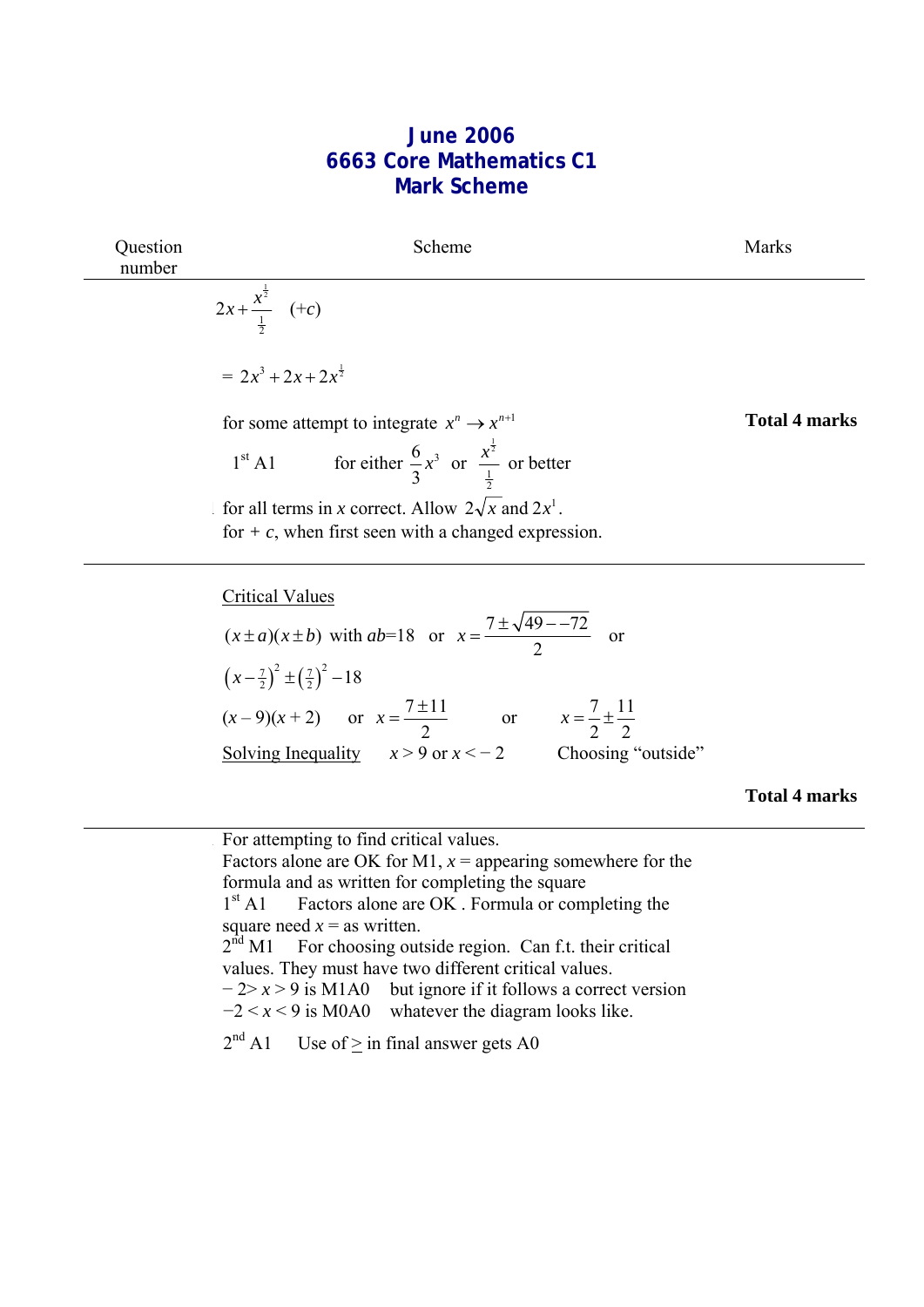| estion number | Scheme                                                                                                                                                                                                                        |                                                                                                                             | Marks                |     |
|---------------|-------------------------------------------------------------------------------------------------------------------------------------------------------------------------------------------------------------------------------|-----------------------------------------------------------------------------------------------------------------------------|----------------------|-----|
|               | у                                                                                                                                                                                                                             | U shape touching $x$ -axis                                                                                                  | B1                   |     |
|               |                                                                                                                                                                                                                               | $(-3, 0)$                                                                                                                   | B1                   |     |
|               | $\blacktriangleright x$<br>$-3$                                                                                                                                                                                               |                                                                                                                             | B1                   | (3) |
|               | y<br>$9+k$<br>$\mathbf{r}_x$                                                                                                                                                                                                  | Translated parallel to y-axis up<br>$(0, 9+k)$                                                                              | (2)                  |     |
|               |                                                                                                                                                                                                                               |                                                                                                                             | <b>Total 5 marks</b> |     |
|               | $2nd$ B1. They can score this even if other intersections with the x-<br>axis are given.<br>$2^{nd}$ B1 & $3^{rd}$ B1 The -3 and 9 can appear on the sketch as shown<br>M1<br>then it is M0.<br>B1f.t. Follow through their 9 | Follow their curve in (a) up only. If it is not obvious do<br>not give it. e.g. if it cuts y-axis in (a) but doesn't in (b) |                      |     |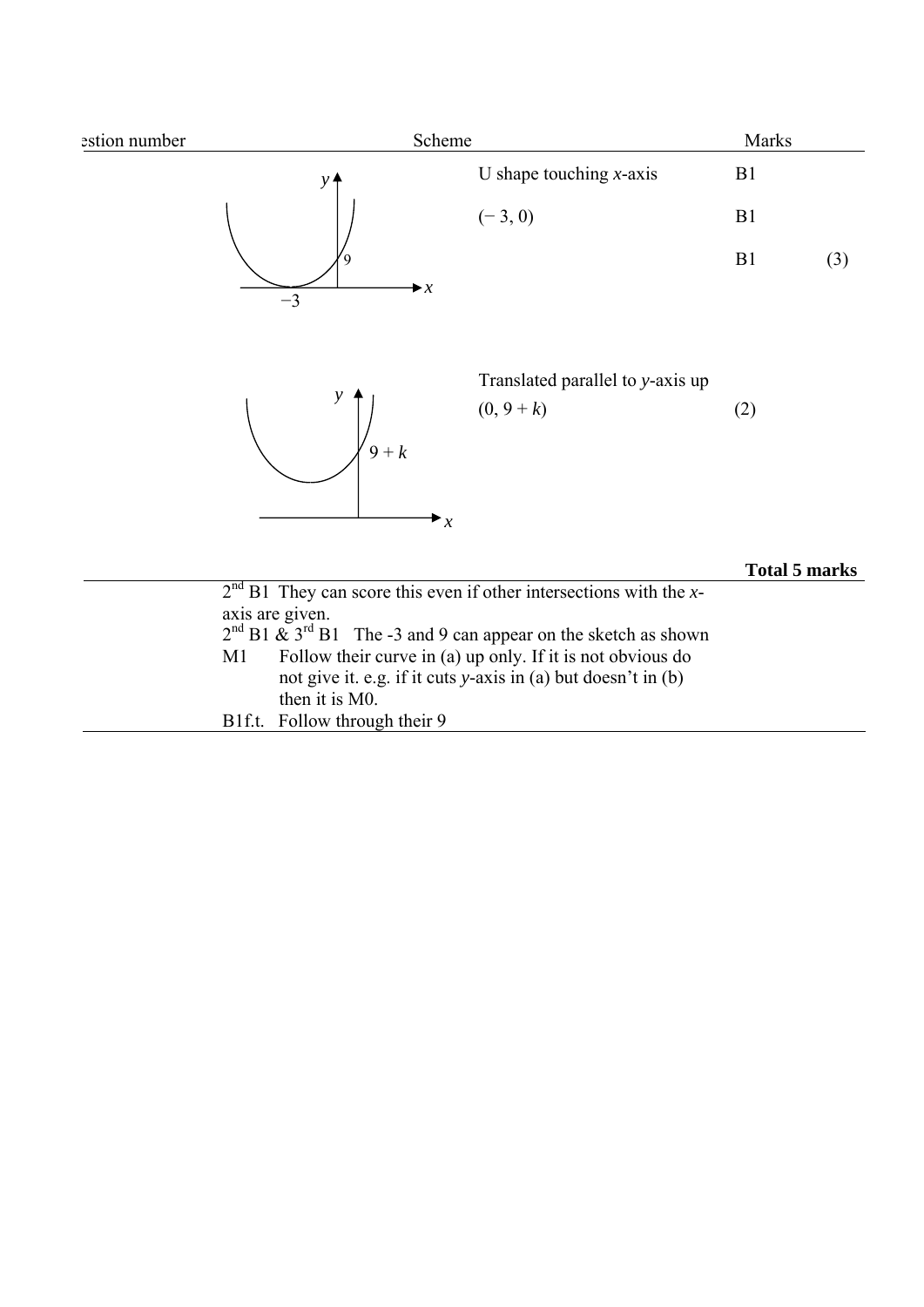| estion number |                    | Scheme                                                                                                               | <b>Marks</b>         |     |
|---------------|--------------------|----------------------------------------------------------------------------------------------------------------------|----------------------|-----|
| (a)           |                    | $a_2 = 4$<br>$a_3 = 3 \times a_2 - 5 = 7$                                                                            | B <sub>1f.t.</sub>   | (2) |
| (b)           |                    | $a_4 = 3a_3 - 5(=16)$ and $a_5 = 3a_4 - 5(=43)$                                                                      |                      |     |
|               | $3+4+7+16+43$      |                                                                                                                      |                      |     |
|               | $= 73$             |                                                                                                                      | Alc.a.o.             | (3) |
|               |                    |                                                                                                                      | <b>Total 5 marks</b> |     |
|               |                    | $2nd B1f.t.$ Follow through their $a_2$ but it must be a value.                                                      |                      |     |
|               |                    | $3 \times 4 - 5$ is B0. Give wherever it is first seen.                                                              |                      |     |
|               | 1 <sup>st</sup> M1 | For two further attempts to use of $a_{n+1} = 3a_n - 5$ ,<br>wherever seen. Condone arithmetic slips                 |                      |     |
|               | 2 <sup>nd</sup> M1 | For attempting to add 5 relevant terms ( <i>i.e.</i> terms<br>derived from an attempt to use the recurrence formula) |                      |     |

or an expression. Follow through their values for  $a_2 - a_5$ Use of formulae for arithmetic series is M0A0 but could get

 $1<sup>st</sup>$  M1 if  $a<sub>4</sub>$  and  $a<sub>5</sub>$  are correctly attempted.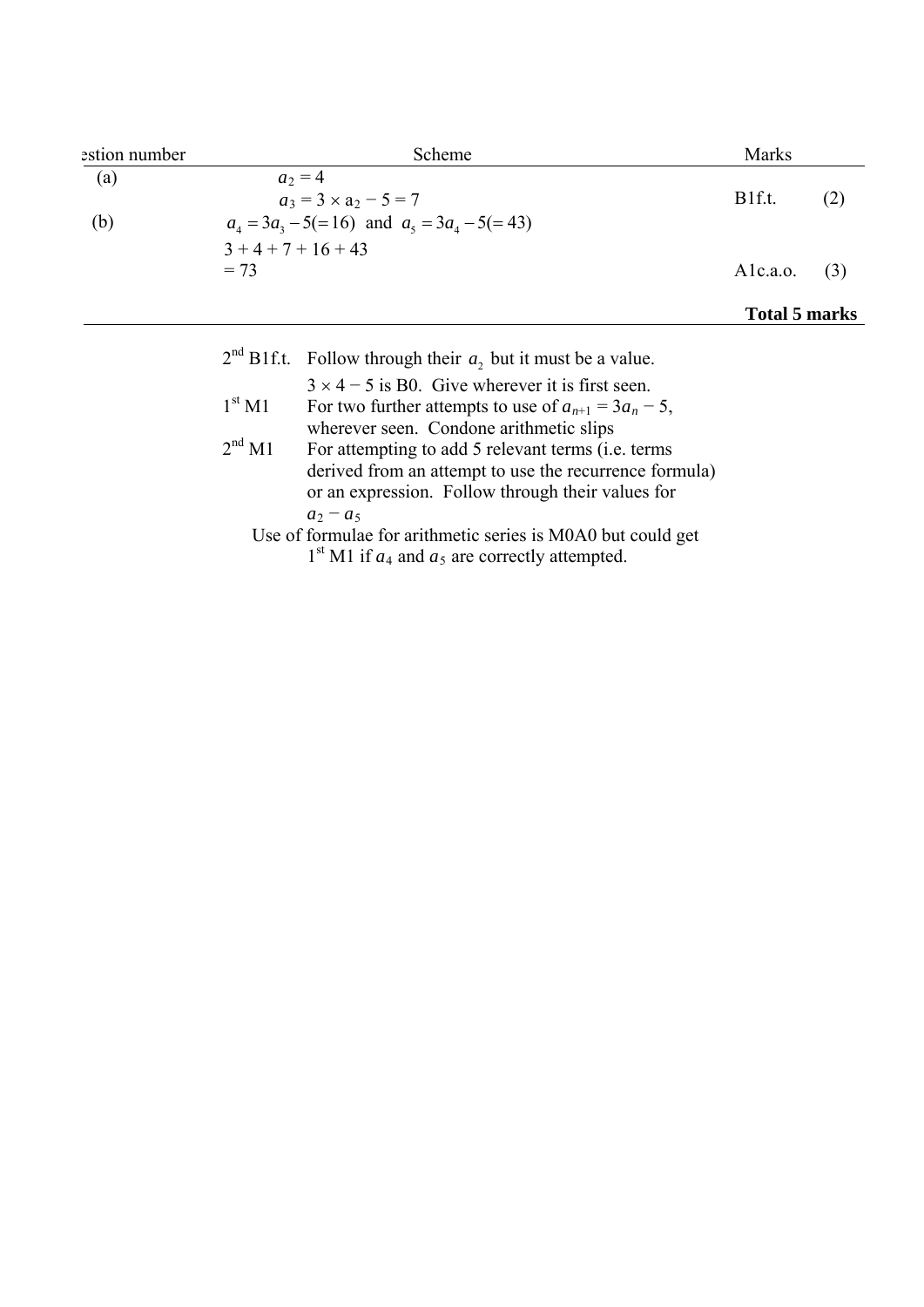| Question<br>number | Scheme                                                                                                                                                                                                                                                                                                                                                                                                                                                                                                                                                                                                                                     | <b>Marks</b>                  |     |
|--------------------|--------------------------------------------------------------------------------------------------------------------------------------------------------------------------------------------------------------------------------------------------------------------------------------------------------------------------------------------------------------------------------------------------------------------------------------------------------------------------------------------------------------------------------------------------------------------------------------------------------------------------------------------|-------------------------------|-----|
| 5.                 | (a) $(y = x^4 + 6x^{\frac{1}{2}} \Rightarrow y' =) 4x^3 + 3x^{-\frac{1}{2}}$ or $4x^3 + \frac{3}{\sqrt{x}}$                                                                                                                                                                                                                                                                                                                                                                                                                                                                                                                                | AA1                           | (3) |
|                    | (b) $(x+4)^2 = x^2 + 8x + 16$                                                                                                                                                                                                                                                                                                                                                                                                                                                                                                                                                                                                              |                               |     |
|                    | $\frac{(x+4)^2}{x} = x+8+16x^{-1}$<br>(allow $4+4$ for 8)                                                                                                                                                                                                                                                                                                                                                                                                                                                                                                                                                                                  |                               |     |
|                    | $(y = \frac{(x+4)^2}{x} \Rightarrow y' = 1 - 16x^{-2}$<br>0.e.                                                                                                                                                                                                                                                                                                                                                                                                                                                                                                                                                                             | M <sub>1</sub> A <sub>1</sub> | (4) |
|                    |                                                                                                                                                                                                                                                                                                                                                                                                                                                                                                                                                                                                                                            | <b>Total 7 marks</b>          |     |
| (a)                | M1 For some attempt to differentiate $x^n \to x^{n-1}$<br>1 <sup>st</sup> A1 For one correct term as printed.<br>2 <sup>nd</sup> A1 For both terms correct as printed.<br>$4x^3 + 3x^{-\frac{1}{2}} + c$ scores M1A1A0                                                                                                                                                                                                                                                                                                                                                                                                                     |                               |     |
| (b)<br>ALT         | 1 <sup>st</sup> M1 For attempt to expand $(x+4)^2$ , must have $x^2$ , x, x <sup>0</sup> terms<br>and at least 2 correct<br>e.g. $x^2 + 8x + 8$ or $x^2 + 2x + 16$<br>1 <sup>st</sup> A1 Correct expression for $\frac{(x+4)^2}{x}$ . As printed but allow $\frac{16}{x}$<br>and $8x^0$ .<br>2 <sup>nd</sup> M1 For some correct differentiation, any term. Can follow<br>through their simplification. N.B. $\frac{x^2 + 8x + 16}{x}$ giving rise to<br>$(2x + 8)/1$ is M0A0<br>Product or Quotient rule (If in doubt send to review)<br>M <sub>2</sub><br>For correct use of product or quotient rule. Apply usual<br>rules on formulae. |                               |     |
|                    | 1 <sup>st</sup> A1 For $\frac{2(x+4)}{x}$ or $\frac{2x(x+4)}{x^2}$<br>$2^{nd}$ A1 for $-\frac{(x+4)^2}{x^2}$                                                                                                                                                                                                                                                                                                                                                                                                                                                                                                                               |                               |     |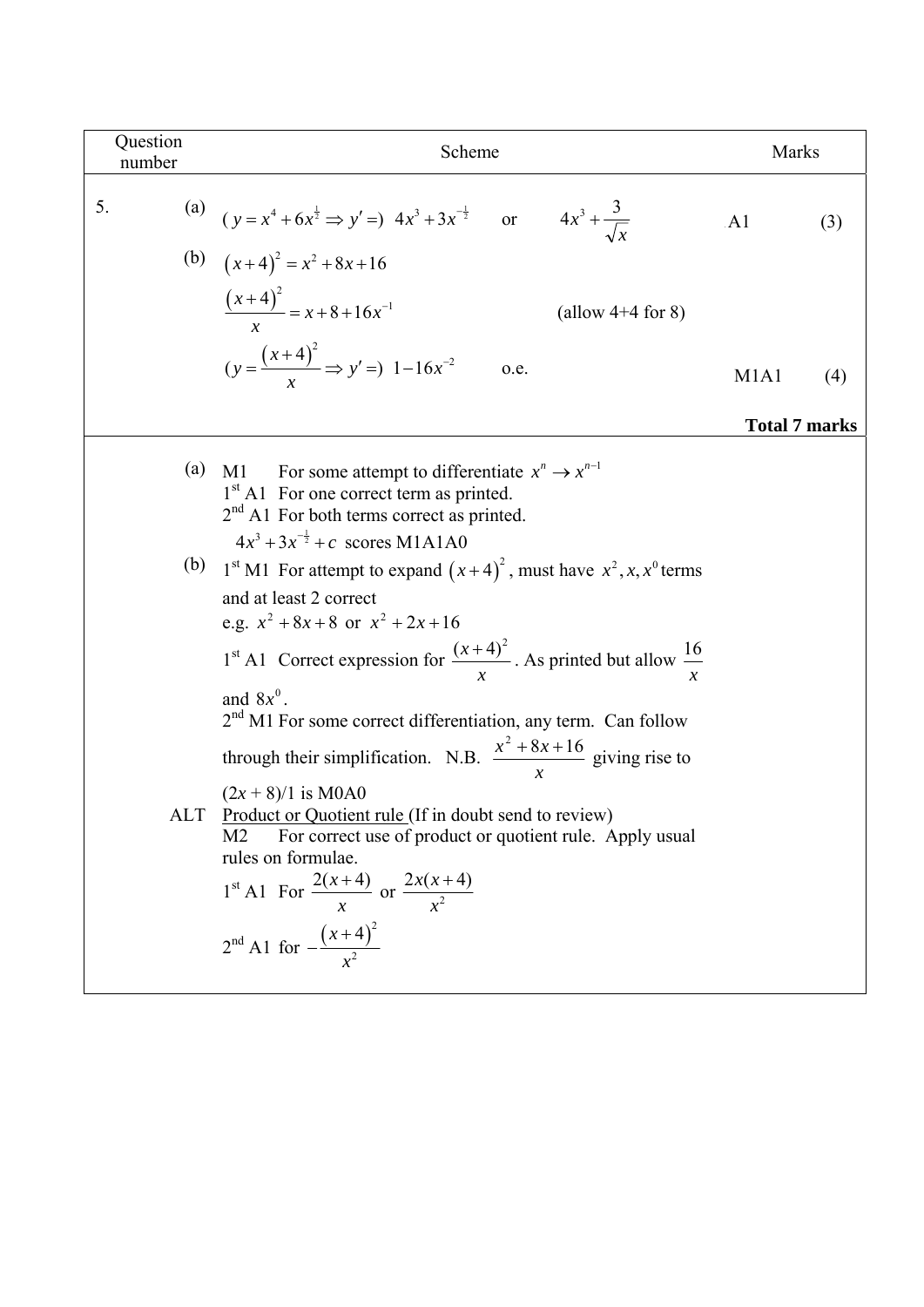| Question<br>number | Scheme                                                                                                                                                                                                                                                                                                                                        | <b>Marks</b>                            |
|--------------------|-----------------------------------------------------------------------------------------------------------------------------------------------------------------------------------------------------------------------------------------------------------------------------------------------------------------------------------------------|-----------------------------------------|
| 6.                 | (a) $16+4\sqrt{3}-4\sqrt{3}-(\sqrt{3})^2$ or $16-3$<br>$= 13$                                                                                                                                                                                                                                                                                 | M <sub>1</sub><br>Alc.a.o<br>(2)        |
|                    | (b) $\frac{26}{4+\sqrt{3}} \times \frac{4-\sqrt{3}}{4-\sqrt{3}}$<br>$=\frac{26(4-\sqrt{3})}{13} = \frac{8-2\sqrt{3}}{8}$ or $8+(-2)\sqrt{3}$ or $a=8$<br>and $b = -2$                                                                                                                                                                         | M <sub>1</sub><br>A <sub>1</sub><br>(2) |
| (a)<br>(b)         | For 4 terms, at least 3 correct<br>M1<br>e.g. $8 + 4\sqrt{3} - 4\sqrt{3} - (\sqrt{3})^2$ or $16 \pm 8\sqrt{3} - (\sqrt{3})^2$ or $16 + 3$<br>$42$ instead of 16 is OK<br>$(4+\sqrt{3})(4+\sqrt{3})$ scores M0A0<br>For a correct attempt to rationalise the denominator can be<br>M1<br>implied<br>NB $\frac{-4+\sqrt{3}}{-4+\sqrt{3}}$ is OK | <b>Total 4 marks</b>                    |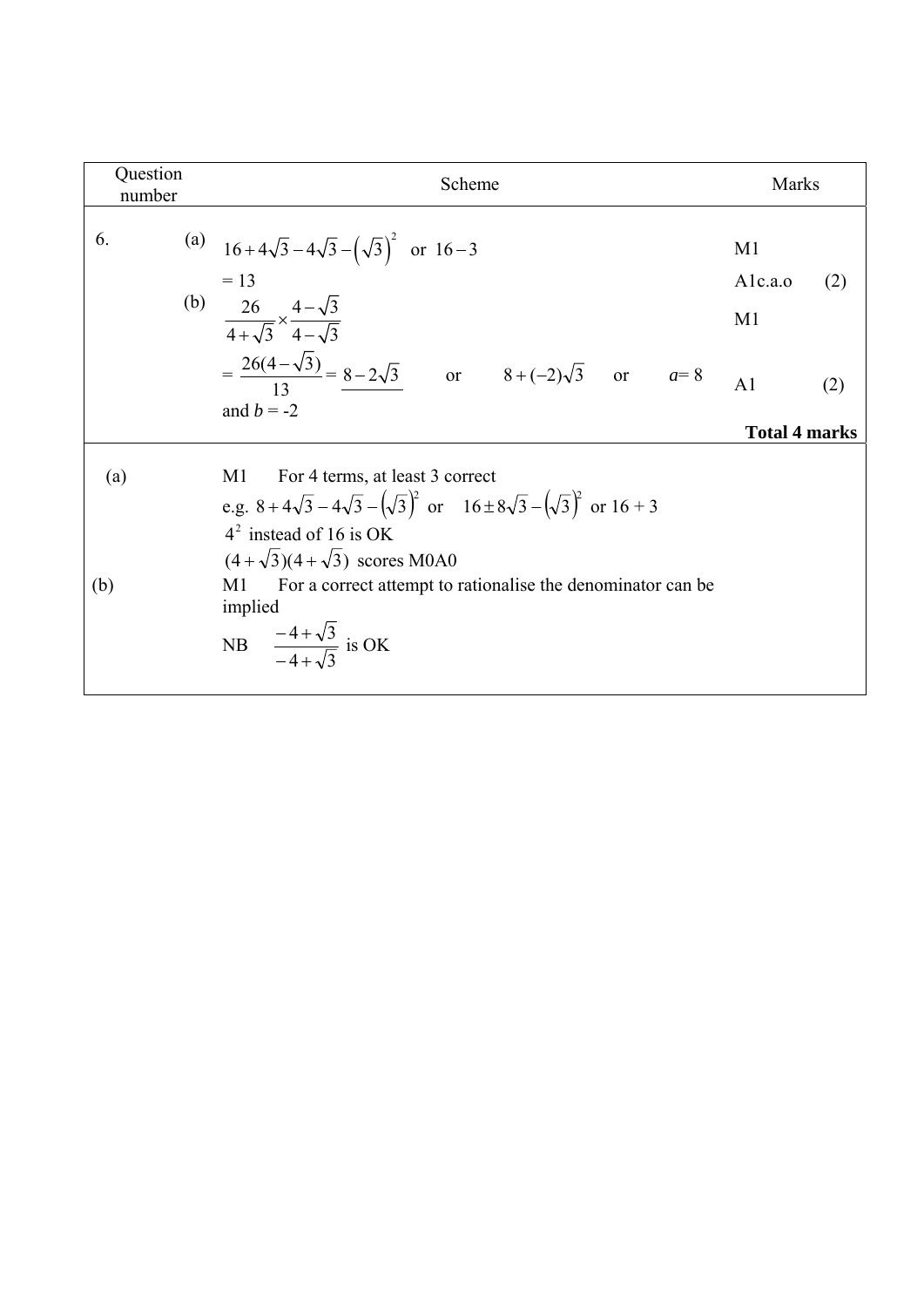| Question<br>number | Scheme                                                                                                                                              | Marks                         |
|--------------------|-----------------------------------------------------------------------------------------------------------------------------------------------------|-------------------------------|
| 7.                 | $k = 9$ or 11<br>$a + (n-1)d = k$<br>$(u_{11} =) a + 10d = 9$                                                                                       | M1<br>Alc.a.o.                |
|                    | $\frac{n}{2}[2a + (n-1)d] = 77$ or $\frac{(a+l)}{2} \times n = 77$<br>$l = 9$ or 11                                                                 | M <sub>1</sub>                |
|                    | $(S_{11} =)$ $\frac{11}{2}(2a+10d) = 77$ or $\frac{(a+9)}{2} \times 11 = 77$                                                                        | A1                            |
|                    | e.g. $a + 10d = 9$                                                                                                                                  |                               |
|                    | or $a+9=14$<br>$a + 5d = 7$                                                                                                                         | M <sub>1</sub>                |
|                    | $a = 5$ and $d = 0.4$ or exact equivalent                                                                                                           | A1 A1<br><b>Total 7 marks</b> |
|                    | $1^{\rm st}$ M1<br>Use of $u_n$ to form a linear equation in a and d.                                                                               |                               |
|                    | $a + nd = 9$ is M0A0<br>1 <sup>st</sup> A1<br>For $a + 10d = 9$ .                                                                                   |                               |
|                    | 2 <sup>nd</sup> M1<br>Use of $S_n$ to form an equation for a and d (LHS) or in a                                                                    |                               |
|                    | (RHS)<br>2 <sup>nd</sup> A1<br>A correct equation based on $S_n$ .                                                                                  |                               |
|                    | For 1 <sup>st</sup> 2 Ms they must write <i>n</i> or use $n = 11$ .<br>$3^{\text{rd}}$ M1<br>Solving (LHS simultaneously) or (RHS a linear equation |                               |
|                    | in $a)$                                                                                                                                             |                               |
|                    | Must lead to $a = \dots$ or $d = \dots$ and depends on one previous M<br>$3^{\text{rd}}$ A1<br>for $a = 5$                                          |                               |
|                    | $4^{\text{th}}$ A1<br>for $d = 0.4$ (o.e.)                                                                                                          |                               |
|                    | <u>ALT</u> Uses $\frac{(a+l)}{2} \times n = 77$ to get $a = 5$ , gets second and third                                                              |                               |
|                    | M1A1 i.e. 4/7                                                                                                                                       |                               |
|                    | Then uses $\frac{n}{2}[2a + (n-1)d] = 77$ to get d, gets 1 <sup>st</sup> M1A1 and 4 <sup>th</sup> A1                                                |                               |
|                    | Consistent MR of 11 for 9 leading to $a = 3$ , $d = 0.8$ scores<br>MR<br>M1A0M1A0M1A1ftA1ft                                                         |                               |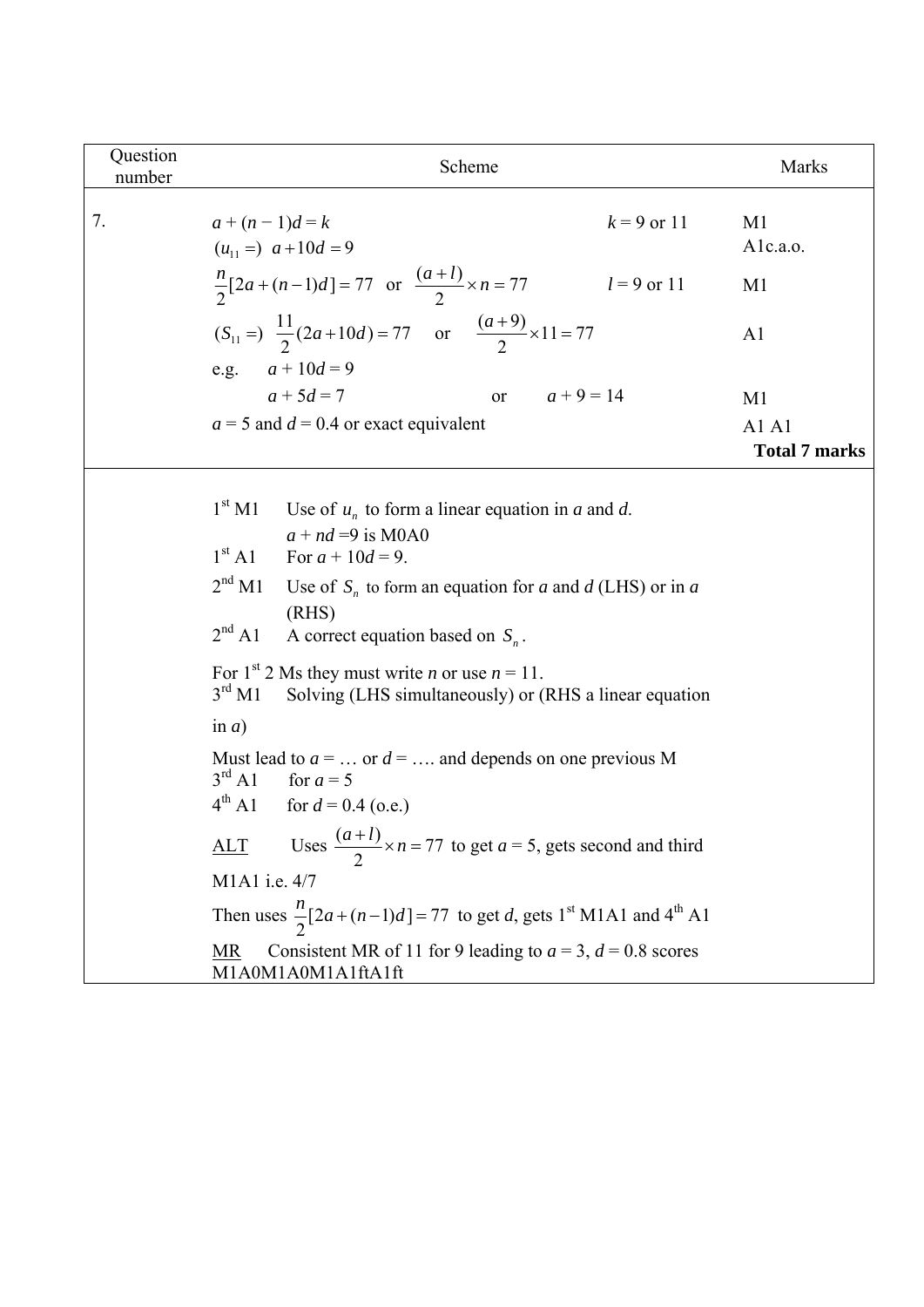| Question<br>number | Marks                     | Scheme                                                                           |  |
|--------------------|---------------------------|----------------------------------------------------------------------------------|--|
|                    |                           | 8. (a) $b^2-4ac = 4p^2-4(3p+4) = 4p^2-12p-16$ (=0)                               |  |
|                    | M1, A1                    |                                                                                  |  |
|                    |                           | or $(x+p)^2 - p^2 + (3p+4) = 0 \Rightarrow p^2 - 3p - 4(=0)$<br>$(p-4)(p+1) = 0$ |  |
|                    |                           |                                                                                  |  |
|                    | M1                        |                                                                                  |  |
|                    |                           | $p = (-1 \text{ or } 4)$                                                         |  |
|                    | Alc.s.o. $(4)$            |                                                                                  |  |
|                    |                           |                                                                                  |  |
| (b)                |                           | $x = \frac{-b}{2a}$ or $(x+p)(x+p) = 0 \implies x = $                            |  |
|                    | M1                        |                                                                                  |  |
|                    |                           | $x (= -p) = -4$                                                                  |  |
|                    | Alf.t.<br>(2)             |                                                                                  |  |
|                    |                           |                                                                                  |  |
|                    |                           | 6                                                                                |  |
| (a)                | 1 <sup>st</sup> M1        | For use of $b^2 - 4ac$ or a full attempt to complete the square                  |  |
|                    | leading to a 3TQ in $p$ . |                                                                                  |  |
|                    |                           | May use $b^2 = 4ac$ . One of b or c must be correct.                             |  |
|                    | 1 <sup>st</sup> A1        | For a correct 3TQ in $p$ . Condone missing "=0" but all 3 terms                  |  |
|                    | must be on one side       |                                                                                  |  |
|                    | 2 <sup>nd</sup> M1        | For attempt to solve their 3TQ leading to $p = $                                 |  |
|                    | $2^{\rm nd}$ A1           | For $p = 4$ (ignore $p = -1$ ).                                                  |  |
|                    |                           | $b2 = 4ac$ leading to $p2 = 4(3p + 4)$ and then "spotting" $p = 4$               |  |
| scores 4/4.        |                           |                                                                                  |  |
|                    |                           |                                                                                  |  |
|                    |                           |                                                                                  |  |
| (b)                | M <sub>1</sub>            | For a full method leading to a repeated root $x = $                              |  |

A1f.t. For  $x = -4$  (- their *p*)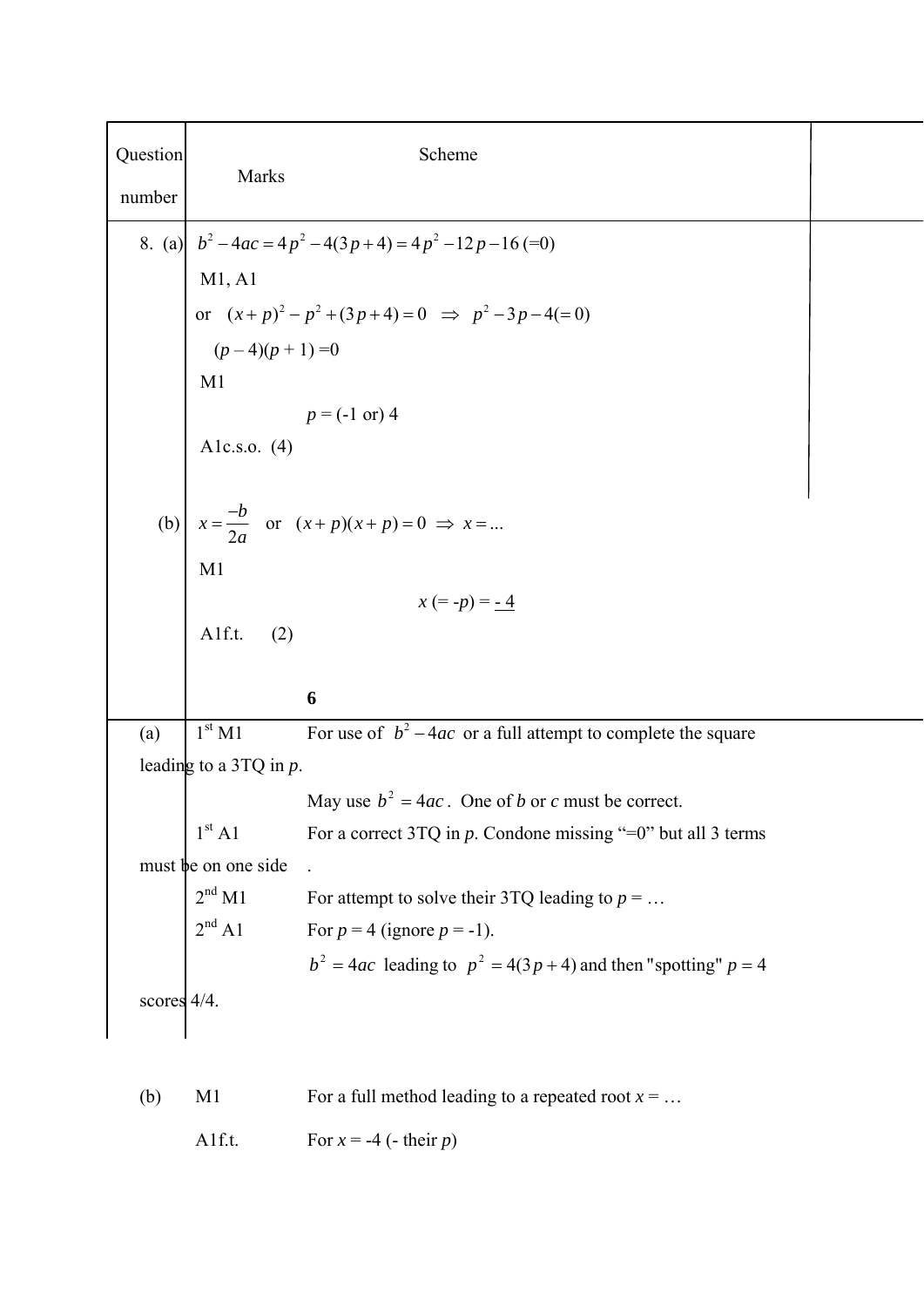Trial and Improvement

| M2.<br>factorize. | For substituting values of $p$ into the equation and attempting to |
|-------------------|--------------------------------------------------------------------|
|                   | (Really need to get to $p = 4$ or -1)                              |
| A2c.s.o.          | Achieve $p = 4$ . Don't give without valid method being seen.      |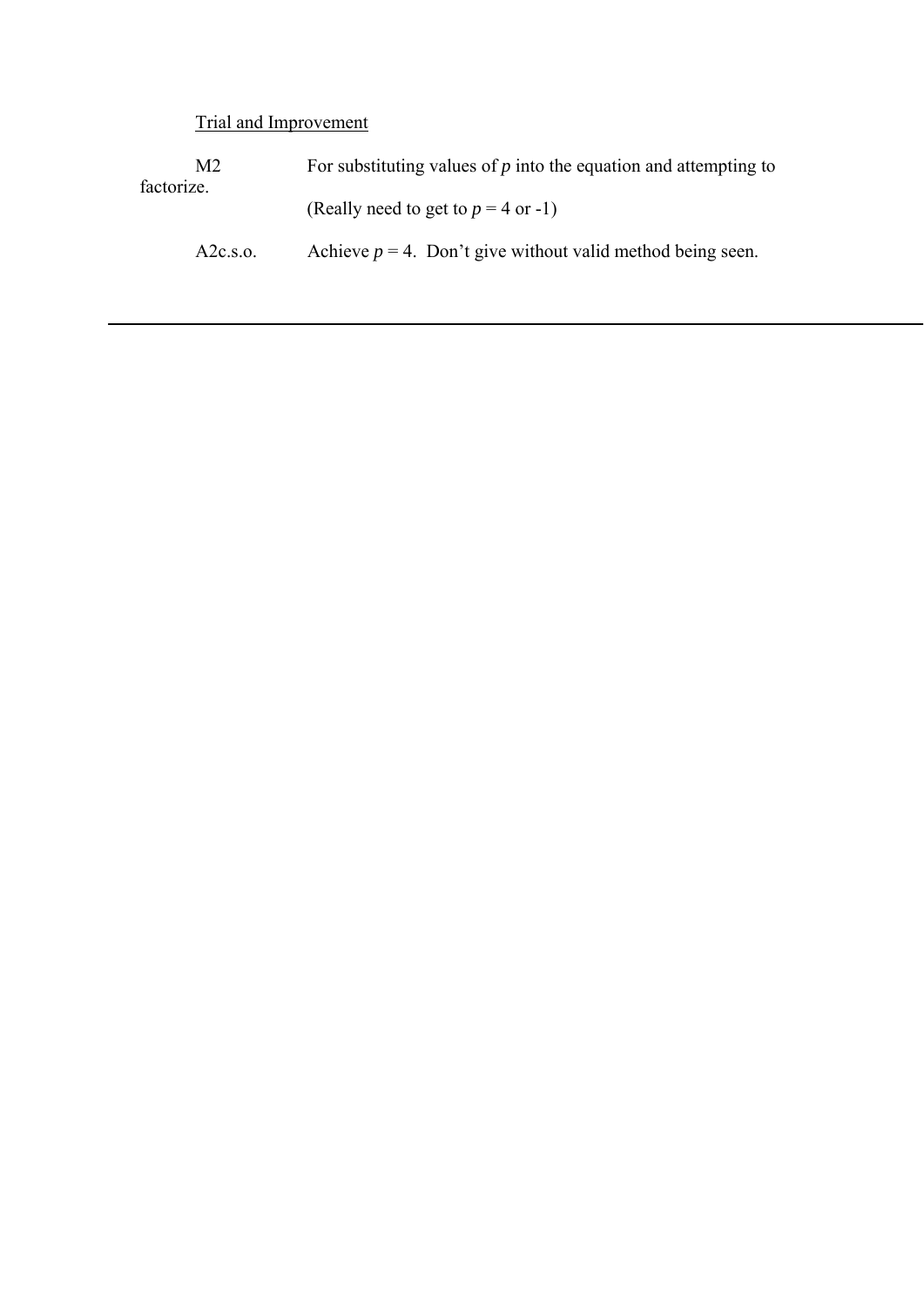| 9. (a) $  f(x) = x[(x-6)(x-2)+3]$ or $x^3-6x^2-2x^2+12x+3x = x($<br>M1<br>$f(x) = x(x^2 - 8x + 15)$<br>$b = -8$ or $c = 15$<br>A1<br>both and $a$<br>$= 1$   A1<br>(3)<br>(b) $(x^2-8x+15) = (x-5)(x-3)$<br>M1<br>$f(x) = x(x-5)(x-3)$<br>A1 (2)<br>(c)<br>Shape<br>B1<br>their $3 \underline{\text{or}}$ their $5$<br>B1f.t.<br>$\mathbf{y}$ | Question<br>Scheme<br>Marks<br>number |
|-----------------------------------------------------------------------------------------------------------------------------------------------------------------------------------------------------------------------------------------------------------------------------------------------------------------------------------------------|---------------------------------------|
|                                                                                                                                                                                                                                                                                                                                               |                                       |
|                                                                                                                                                                                                                                                                                                                                               |                                       |
|                                                                                                                                                                                                                                                                                                                                               |                                       |
|                                                                                                                                                                                                                                                                                                                                               |                                       |
|                                                                                                                                                                                                                                                                                                                                               |                                       |
|                                                                                                                                                                                                                                                                                                                                               |                                       |
|                                                                                                                                                                                                                                                                                                                                               |                                       |
| $\mathbf{0}$<br>$\chi$                                                                                                                                                                                                                                                                                                                        |                                       |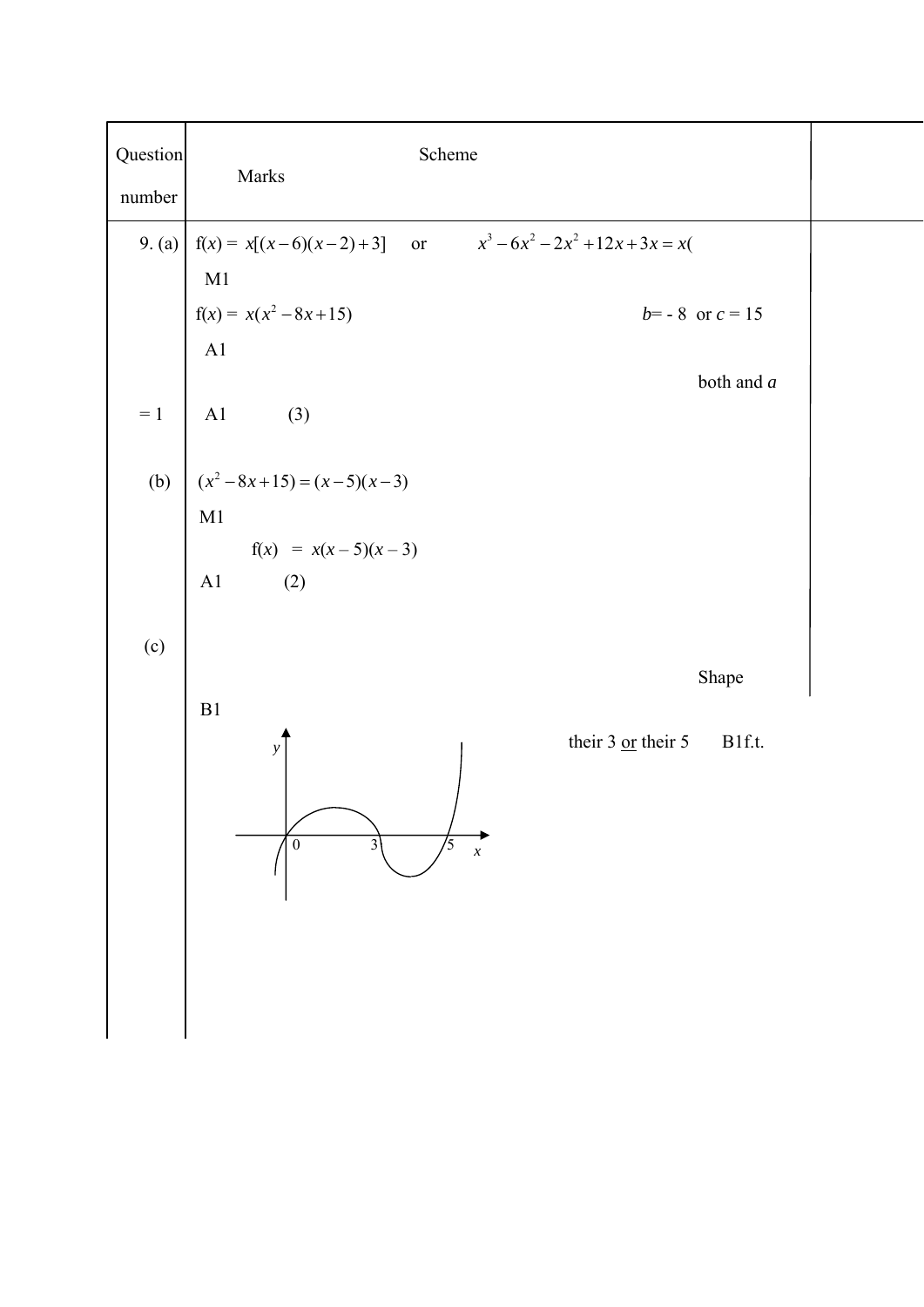|             |          | both their 3 and their 5 B1f.t. | (3)            |
|-------------|----------|---------------------------------|----------------|
|             |          |                                 | and $(0,0)$ by |
| implication |          |                                 |                |
|             | $\sim$ 3 | 5x                              |                |

**8** 

(a) M1 for a correct method to get the factor of *x*.  $x($  as printed is the minimum.

 $1^{\text{st}}$  A1 for  $b = -8$  or  $c = 15$ .

 -8 comes from -6-2 and must be coefficient of *x*, and 15 from 6x2+3 and must have no *x*s.

 $2<sup>nd</sup>$  A1 for  $a=1$ ,  $b=-8$  and  $c=15$ . Must have  $x(x^2-8x+15)$ .

(b) M1 for attempt to factorise their 3TQ from part (a).

A1 for all 3 terms correct. They must include the *x*.

For part (c) they must have <u>at most</u> 2 non-zero roots of their  $f(x) = 0$  to

ft their 3 and their 5.

| 1 <sup>st</sup> B1<br>(c) | for correct shape (i.e. from bottom left to top right and two     |
|---------------------------|-------------------------------------------------------------------|
| turning points.)          |                                                                   |
| $2nd$ B1f.t.              | for crossing at their 3 or their 5 indicated on graph or in text. |

 $3<sup>rd</sup>$  B1f.t. if graph passes through (0, 0) [needn't be marked] and both

their 3 and their 5.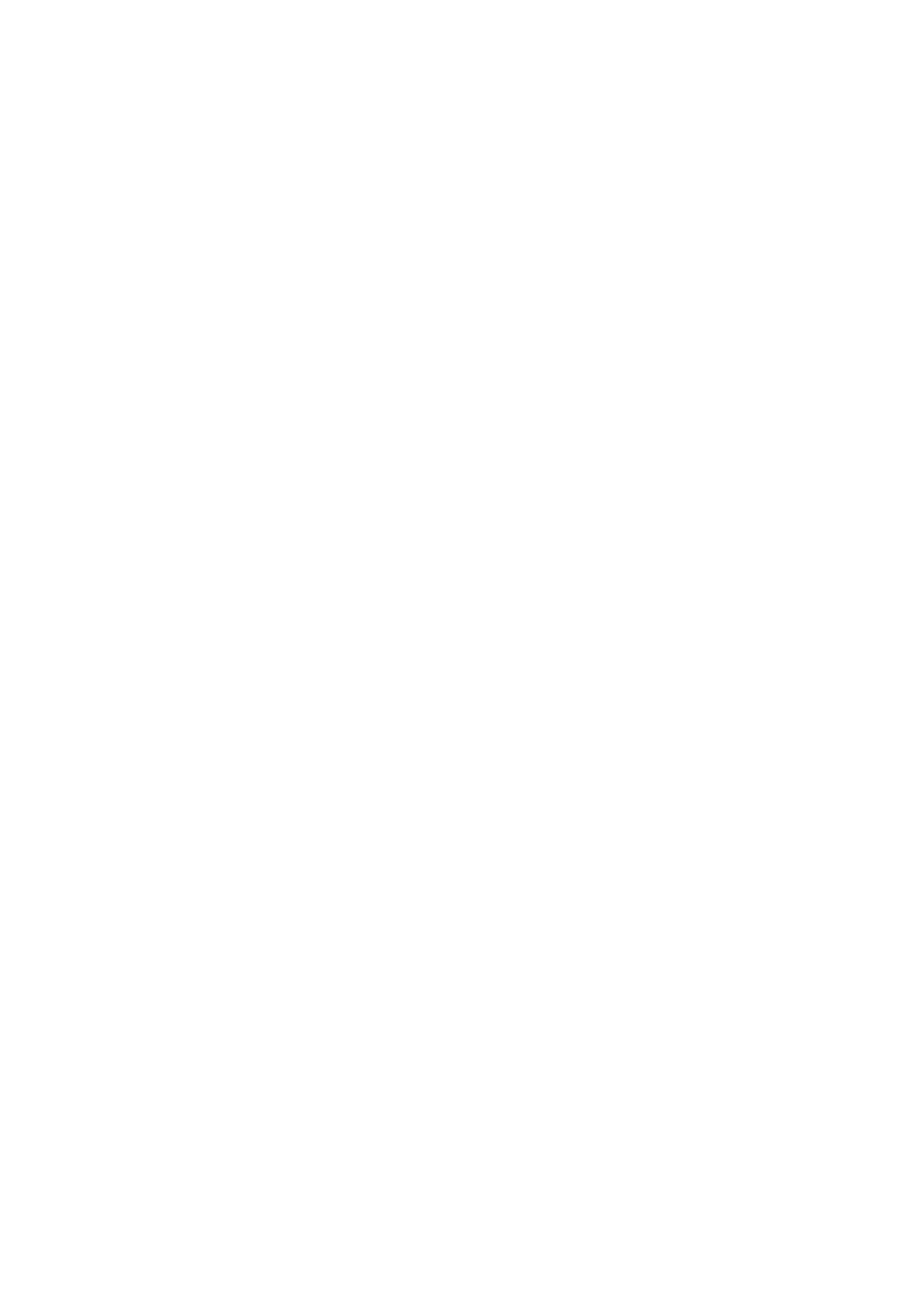| Question          |                                                                                                                                   | Scheme                                                                                                                                                                                      |  |
|-------------------|-----------------------------------------------------------------------------------------------------------------------------------|---------------------------------------------------------------------------------------------------------------------------------------------------------------------------------------------|--|
| number            | Marks                                                                                                                             |                                                                                                                                                                                             |  |
|                   | 10.(a) $f(x) = \frac{2x^2}{2} + \frac{3x^{-1}}{-1}(-c)$                                                                           | $-\frac{3}{ }$ is OK                                                                                                                                                                        |  |
|                   | M1A1<br>(3,7 $\frac{1}{2}$ ) gives $\frac{15}{2} = 9 - \frac{3}{3} + c$                                                           | $32$ or $3-1$ are OK instead of 9 or                                                                                                                                                        |  |
|                   |                                                                                                                                   |                                                                                                                                                                                             |  |
|                   | <sup>1</sup> / <sub>3</sub><br>M1A1f.t.<br><i>c</i> = $-\frac{1}{2}$<br>A1 (5)<br>(b) $f(-2) = 4 + \frac{3}{2} - \frac{1}{2}$ (*) |                                                                                                                                                                                             |  |
|                   |                                                                                                                                   |                                                                                                                                                                                             |  |
|                   | Blc.s.o. (1)<br>(c) $m = -4 + \frac{3}{4}$ , $= -3.25$                                                                            |                                                                                                                                                                                             |  |
|                   | M1,A1<br>M1                                                                                                                       | Equation of tangent is: $y-5 = -3.25(x+2)$                                                                                                                                                  |  |
|                   | $\frac{4y + 13x + 6}{0}$<br>Al (4)                                                                                                | 0.e.                                                                                                                                                                                        |  |
|                   |                                                                                                                                   | 10                                                                                                                                                                                          |  |
| (a)               | 1 <sup>st</sup> M1<br>1 <sup>st</sup> A1<br>2 <sup>nd</sup> M1                                                                    | for some attempt to integrate $x^n \to x^{n+1}$<br>for both x terms as printed or better. Ignore $(+c)$ here.<br>for use of $(3, 7\frac{1}{2})$ or (-2, 5) to form an equation for c. There |  |
|                   | must be some correct<br>terms of function needed.                                                                                 | substitution. No +c is M0. Some changes in x                                                                                                                                                |  |
|                   | $2nd$ Alf.t.                                                                                                                      | for a correct equation for $c$ . Follow through their integration.<br>They must tidy up fraction/fraction and signs (e.g. - - to +).                                                        |  |
| (b)<br>$f(3)=7.5$ | <b>B</b> lcso                                                                                                                     | If $(-2, 5)$ is used to find c in (a) B0 here unless they verify                                                                                                                            |  |
| (c)               | 1 <sup>st</sup> M1                                                                                                                | for attempting $m = f'(\pm 2)$                                                                                                                                                              |  |
|                   | 1 <sup>st</sup> A1                                                                                                                | for $-\frac{13}{4}$ or $-3.25$                                                                                                                                                              |  |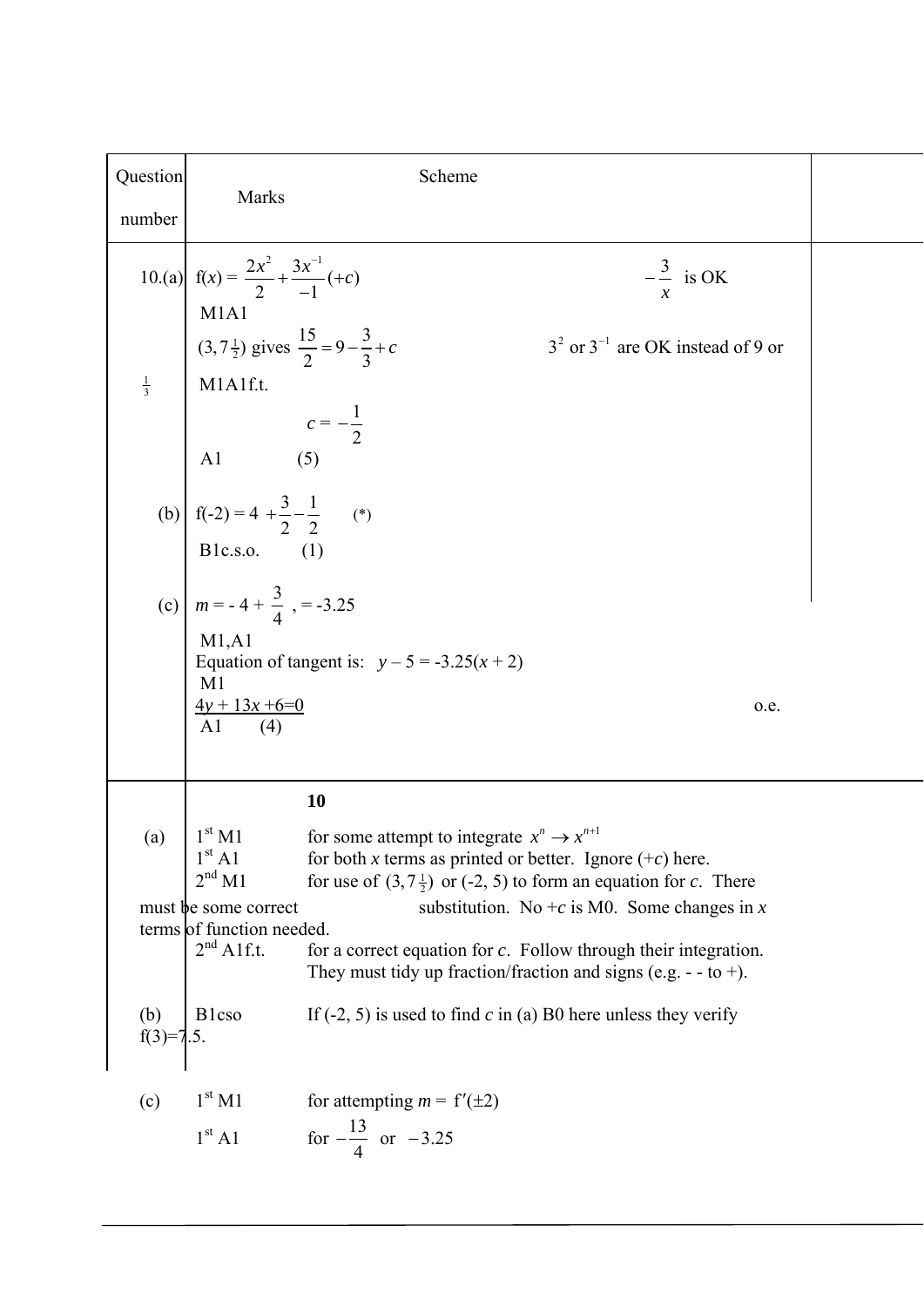2nd M1 for attempting equation of tangent at (-2, 5), f.t. their *m*, based on  $\frac{d}{dx}$ d *y*  $\frac{y}{x}$ .

 $2<sup>nd</sup>$  A1 o.e. must have *a*, *b* and *c* integers and = 0.

Treat (a) and (b) together as a batch of 6 marks.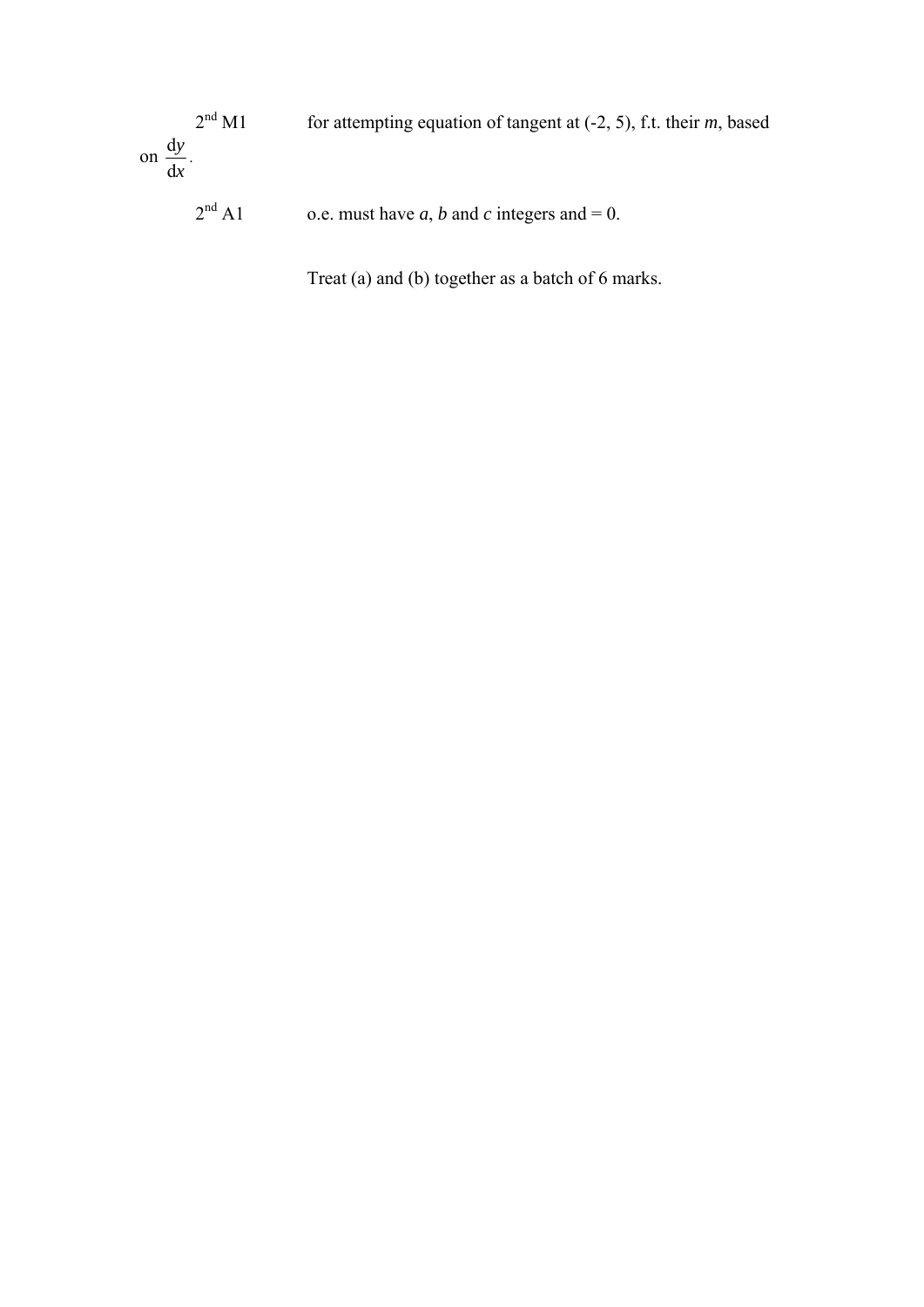| Question | Scheme                                                                                             |  |  |
|----------|----------------------------------------------------------------------------------------------------|--|--|
| number   | Marks                                                                                              |  |  |
|          | 11.(a) $m = \frac{8-2}{11+1} (= \frac{1}{2})$<br>M1A1                                              |  |  |
|          | $y-2=\frac{1}{2}(x-1)$ or $y-8=\frac{1}{2}(x-11)$<br>0.e.                                          |  |  |
|          | M1                                                                                                 |  |  |
|          | $y = \frac{1}{2}x + \frac{5}{2}$<br>accept exact equivalents                                       |  |  |
|          | e.g. $\frac{6}{12}$ Alc.a.o. (4)                                                                   |  |  |
|          | (b) Gradient of $l_2 = -2$                                                                         |  |  |
|          | M1                                                                                                 |  |  |
|          | Equation of $l_2$ : $y - 0 = -2(x - 10)$ [y = -2x + 20]                                            |  |  |
|          | $\frac{1}{2}x + \frac{5}{2} = -2x + 20$<br>M1                                                      |  |  |
|          | M1                                                                                                 |  |  |
|          | depend on all 3<br>$x = 7$ and $y = 6$                                                             |  |  |
| Ms       | $A1, A1$ (5)                                                                                       |  |  |
| (c)      | $RS^{2} = (10-7)^{2} + (0-6)^{2} (=3^{2} + 6^{2})$                                                 |  |  |
|          | M <sub>1</sub><br>$RS = \sqrt{45} = 3\sqrt{5}$ (*)<br>A1c.s.o. (2)                                 |  |  |
|          |                                                                                                    |  |  |
|          |                                                                                                    |  |  |
| (d)      | $PQ = \sqrt{12^2 + 6^2}$ , = 6 $\sqrt{5}$ or $\sqrt{180}$ or $PS = 4\sqrt{5}$ and $SQ = 2\sqrt{5}$ |  |  |
|          | M1, A1                                                                                             |  |  |
|          | Area = $\frac{1}{2}PQ \times RS = \frac{1}{2}6\sqrt{5} \times 3\sqrt{5}$                           |  |  |
|          | dM1                                                                                                |  |  |
|          |                                                                                                    |  |  |
|          |                                                                                                    |  |  |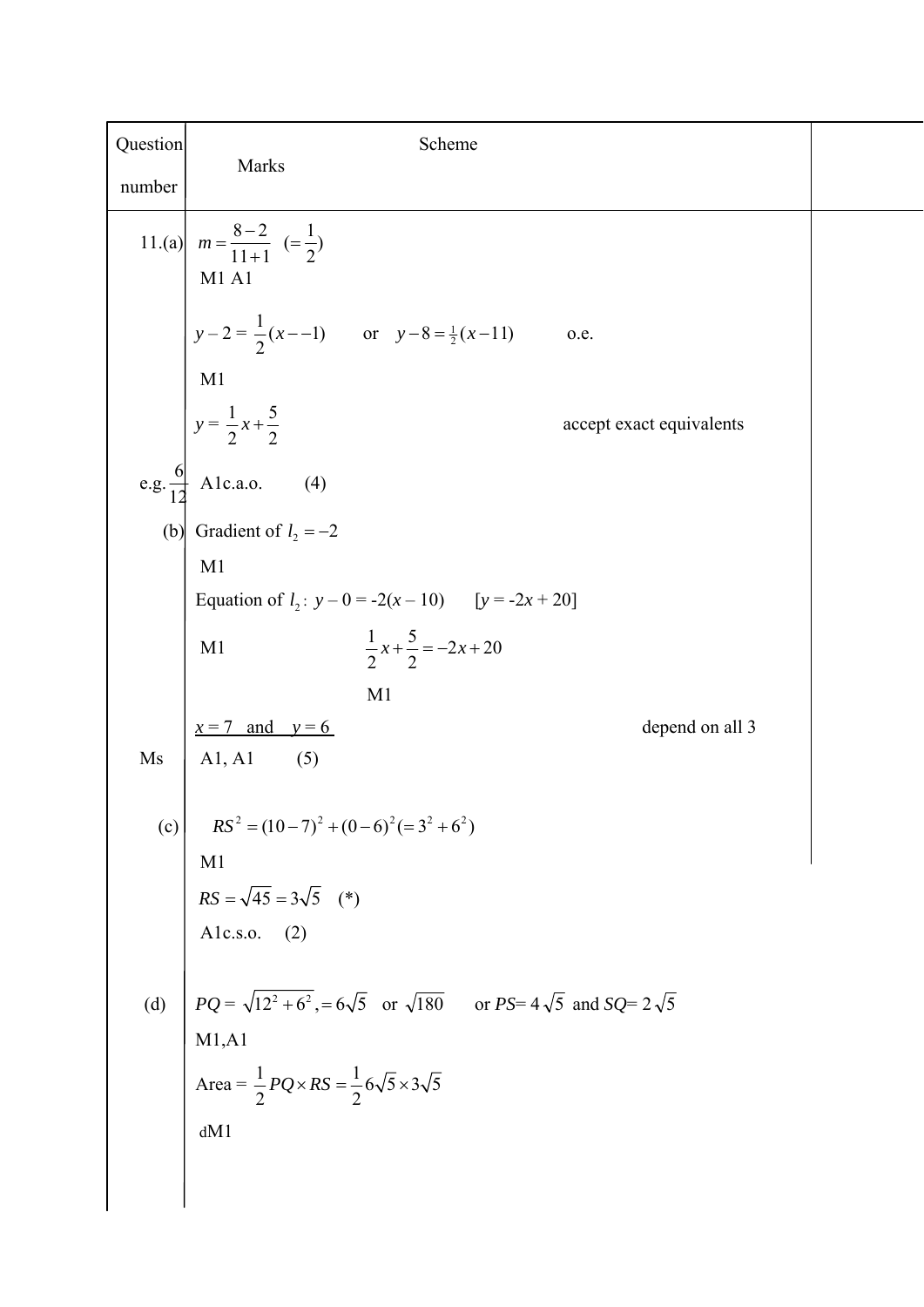$$
\frac{=45}{=}
$$

 $\overline{\phantom{a}}$ 

## **15**

| 1 <sup>st</sup> M1<br>(a)                                         | for attempting $\frac{y_1 - y_2}{x_1}$ , must be y over x. No formula condone<br>$x_1 - x_2$         |  |  |
|-------------------------------------------------------------------|------------------------------------------------------------------------------------------------------|--|--|
| one sign slip, but if                                             | formula is quoted then there must be some                                                            |  |  |
| correct substitution.<br>1 <sup>st</sup> A1<br>2 <sup>nd</sup> M1 | for a fully correct expression, needn't be simplified.<br>for attempting to find equation of $l_1$ . |  |  |
| 1 <sup>st</sup> M1<br>(b)                                         | for using the perpendicular gradient rule                                                            |  |  |
| 2 <sup>nd</sup> M1                                                | for attempting to find equation of $l_2$ . Follow their gradient                                     |  |  |
| provided different.<br>$3^{\text{rd}}$ M1                         | for forming a suitable equation to find S.                                                           |  |  |
| (c)<br>M <sub>1</sub>                                             | for expression for $RS$ or $RS^2$ . Ft their S coordinates                                           |  |  |
| $1^{\rm st}\, {\rm M1}$<br>(d)                                    | for expression for <i>PQ</i> or $PQ^2$ .                                                             |  |  |
| $PQ^2 = 12^2 + 6^2$ is M1 but $PQ = 12^2 + 6^2$ is M0             |                                                                                                      |  |  |
|                                                                   | Allow one numerical slip.                                                                            |  |  |
| $2nd$ dM1                                                         | for a full, correct attempt at area of triangle. Dependent on                                        |  |  |
| previous M1.                                                      |                                                                                                      |  |  |